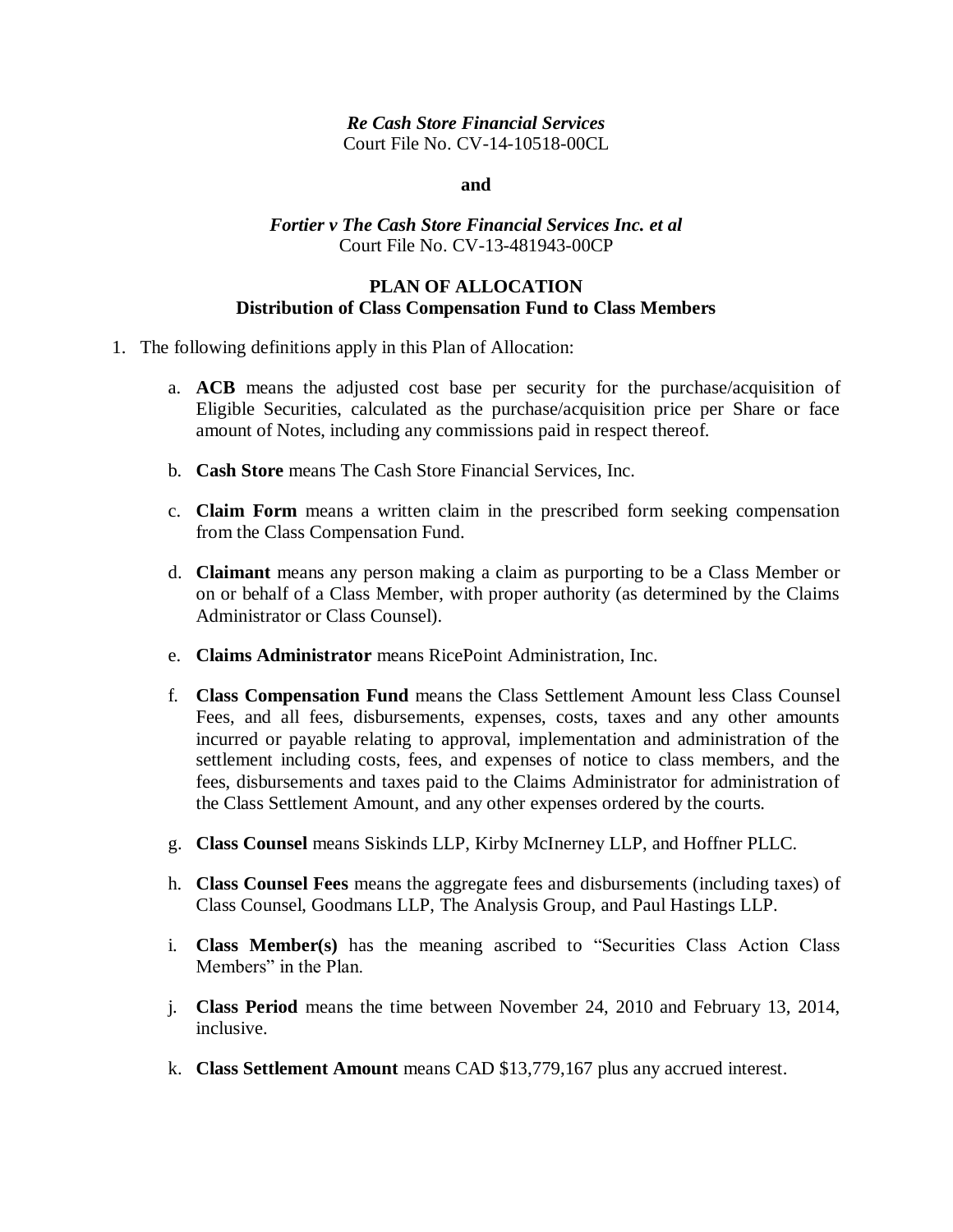- l. **Eligible Securities** means Shares or Notes acquired by a Class Member during the Class Period. The date of purchase or acquisition shall be the trade date and not the settlement date.
- m. **Excluded Claim** means any of the following:
	- i. a claim in respect of a purchase or acquisition of securities that are not Eligible Securities;
	- ii. a claim by or on behalf of any Excluded Person; or
	- iii. a claim by or on behalf of any Third Party Lender.
- n. **Excluded Person(s)** has the meaning ascribed to it in the Plan.
- o. **LIFO** means the method applied to the holdings of Class Members who made multiple purchases/acquisition or sales such that sales of securities will be matched first against the most recent Cash Store common stock or Notes purchased during the relevant period that have not already been matched to sales under LIFO, and then against prior purchases/acquisitions in backward chronological order, until the beginning of the Class Period. A purchase/acquisition or sale of Cash Store common stock or Notes shall be deemed to have occurred on the "contract" or "trade" date as opposed to the "settlement" or "payment" date. However, for Shares or Notes that were put to investors pursuant to put options sold by those investors, the purchase of the Shares or Notes shall be deemed to have occurred on the date that the put option was sold, rather than the date on which the stock was subsequently put to the investor pursuant to that option.
- p. **Note(s)** means Cash Store's 11.5% Senior Secured Notes due January 31, 2017.
- q. **Note Claim** means a claim by a Claimant arising from the acquisition of Notes.
- r. **Note Inflation Period** means the periods of artificial inflation applicable to Notes as found in Table B.
- s. **Plan** means the Plan of Compromise and Arrangement pursuant to the *Companies' Creditors Arrangement Act* concerning, affecting and involving 1511419 Ontario Inc., formerly known as The Cash Store Financial Services Inc., et al.
- t. **Recognized Loss** means a Claimant's nominal damages as calculated pursuant to the formula set forth herein, and which forms the basis for each Claimant's *pro rata* share of the Class Compensation Fund.
- u. **Sale Price** means the price at which the Claimant disposed of Shares or Notes, taking into account any commissions paid in respect of the disposition, such that the Sale Price reflects the economic benefit the Claimant received on disposition.
- v. **Share(s)** means shares of Cash Store common stock.
- w. **Share Claim** means a claim by a Claimant arising from the acquisition of Shares.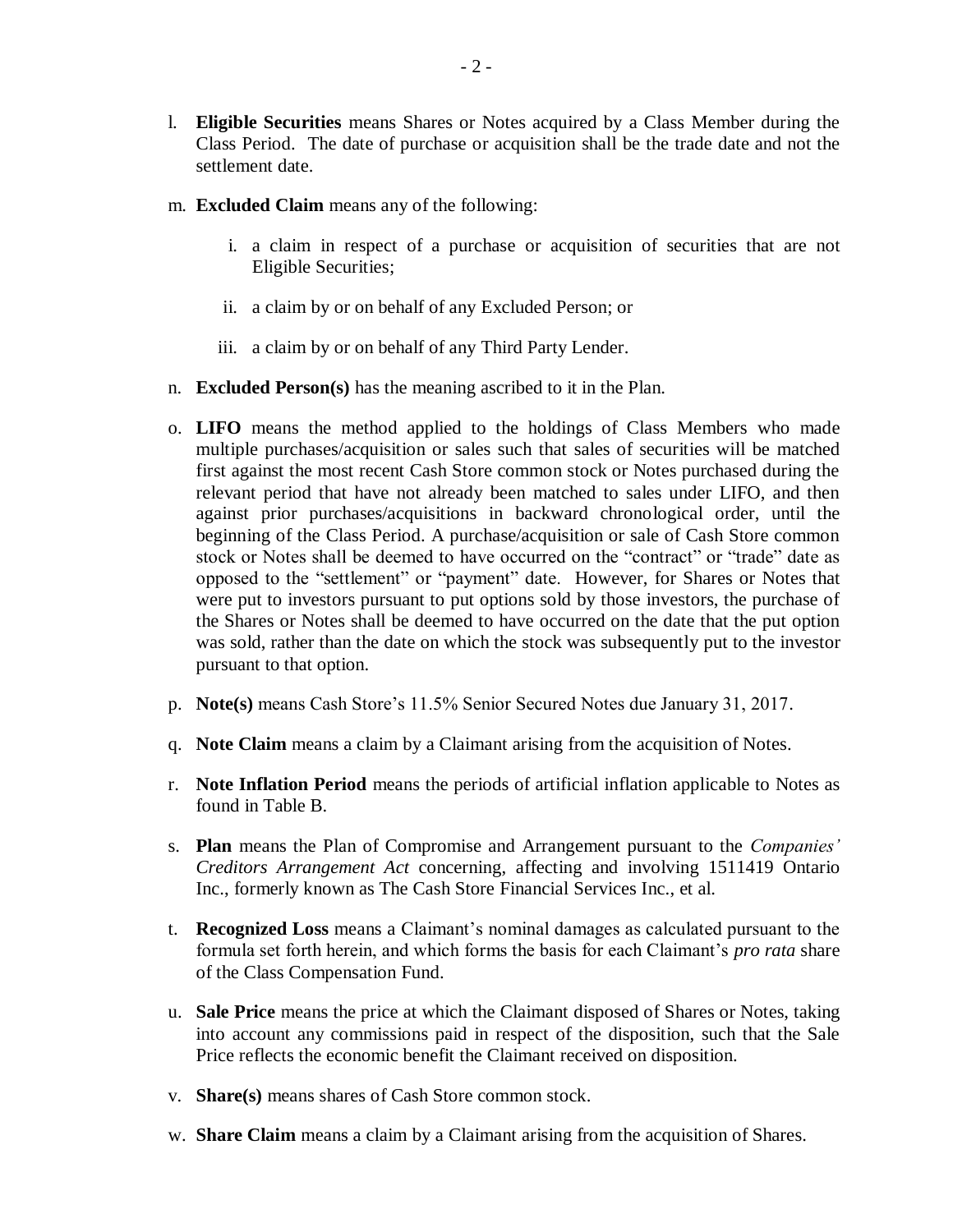- x. **Share Inflation** means the artificial inflation per Share as found in Table A.
- y. **Third Party Lender** means
	- i. Assistive Financial Corp., 0678786 BC Ltd. (formerly McCann Family Holding Corporation), 367463 Alberta Ltd., Trimor Annuity Focus Limited Partnership, Trimor Annuity Focus Limited Partnership #2, Trimor Annuity Focus Limited Partnership #3, Trimor Annuity Focus Limited Partnership #4, Trimor Annuity Focus Limited Partnership #6, Bridgeview Financial Corp., Inter-Pro Property Corporation (USA), Omni Ventures Ltd.**,** FSC Abel Financial Inc., and/or L-Gen Management Inc., and any beneficial or entitlement holder of any of the foregoing;
	- ii. any other third party lender of the Applicants (as defined in the Plan) pursuant to a broker agreement or agreement analogous to a broker agreement, and any beneficial or entitlement holder of any of the foregoing;
	- iii. The subsidiaries, owners, affiliates, directors, officers, partners, legal representatives, consultants, agents, successors and assigns of anyone referenced in (i) or (ii) above, and all immediate family members of such persons;
	- iv. all trusts in which any of the persons referenced in (i) or (ii) above is a trustee or beneficiary; and
	- v. all entities over which any of the persons or entities referenced in (i) through (iv) above had legal or de facto control during the Class Period.
- 2. The Claims Administrator shall distribute the Class Compensation Fund as set out below.

# **Objective**

3. The objective of this Plan of Allocation is to equitably distribute the Class Compensation Fund among Class Members that submit valid and timely claims for Eligible Securities.

# **Deadline for Claims**

4. Any person that wishes to claim compensation from the Class Compensation Fund shall deliver to or otherwise provide the Claims Administrator a Claim Form by January 8, 2016 or such other date set by the Court. If the Claims Administrator does not receive a Claim Form from a Claimant by the deadline, then the Claimant shall not be eligible for any compensation whatsoever from the Class Compensation Fund. Notwithstanding the foregoing, the Claims Administrator shall have the discretion to permit otherwise-valid late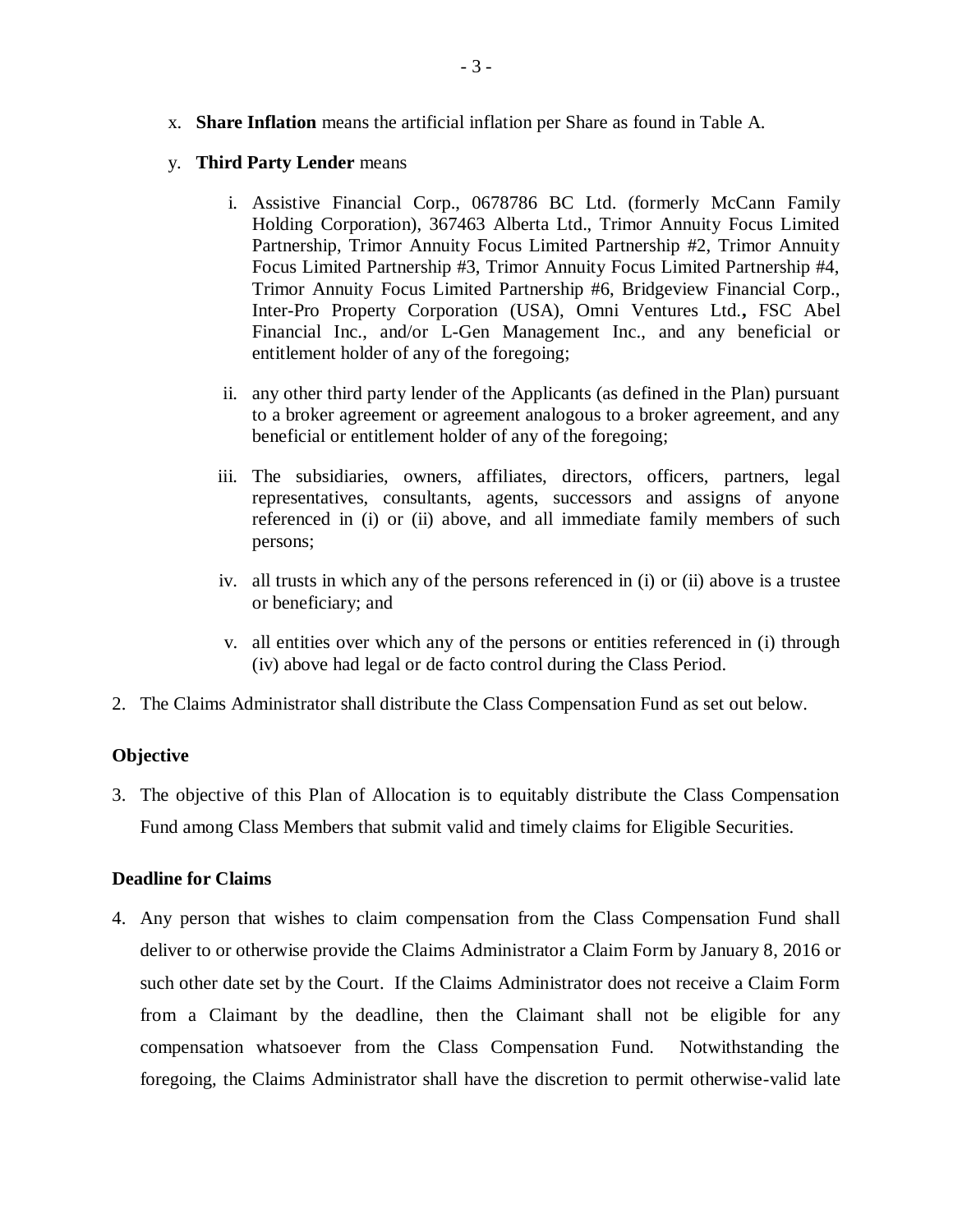claims without further order of the Court, but only if doing so will not materially delay the distribution of the Class Compensation Fund.

## **Processing Claim Forms**

- 5. The Claims Administrator shall review each Claim Form and verify that the Claimant is eligible for compensation from the Class Compensation Fund, as follows:
	- a. For a Claimant claiming as a Class Member, the Claims Administrator shall be satisfied that (i) the Claimant is a Class Member; and (ii) the claim is not an Excluded Claim.
	- b. For a Claimant claiming on behalf of a Class Member or a Class Member's estate, the Claims Administrator shall be satisfied that (i) the Claimant has authority to act on behalf of the Class Member or the Class Member's estate in respect of financial affairs; (ii) the person or estate on whose behalf the claim was submitted was a Class Member; and (iii) the claim is not an Excluded Claim.
	- c. The Claimant has provided all supporting documentation required by the Claim Form or alternative documentation acceptable to the Claims Administrator.
- 6. The Claims Administrator shall ensure that claims for compensation in the Claim Form are made only in respect of Eligible Securities.
- 7. The Claims Administrator shall take reasonable measures to verify that the Claimants are eligible for compensation and that the information in the Claims Forms is accurate. The Claims Administrator may make inquiries of the Claimants in the event of any concerns, ambiguities or inconsistencies in the Claim Forms.

## **Allocation of Class Compensation Fund**

8. Only Claimants that the Claims Administrator has determined to be eligible for compensation pursuant to paragraphs 5-7 are entitled to recover compensation from the Class Compensation Fund. For greater certainty, a Claimant that is a Third Party Lender is not eligible or entitled to recover compensation from the Class Compensation Fund.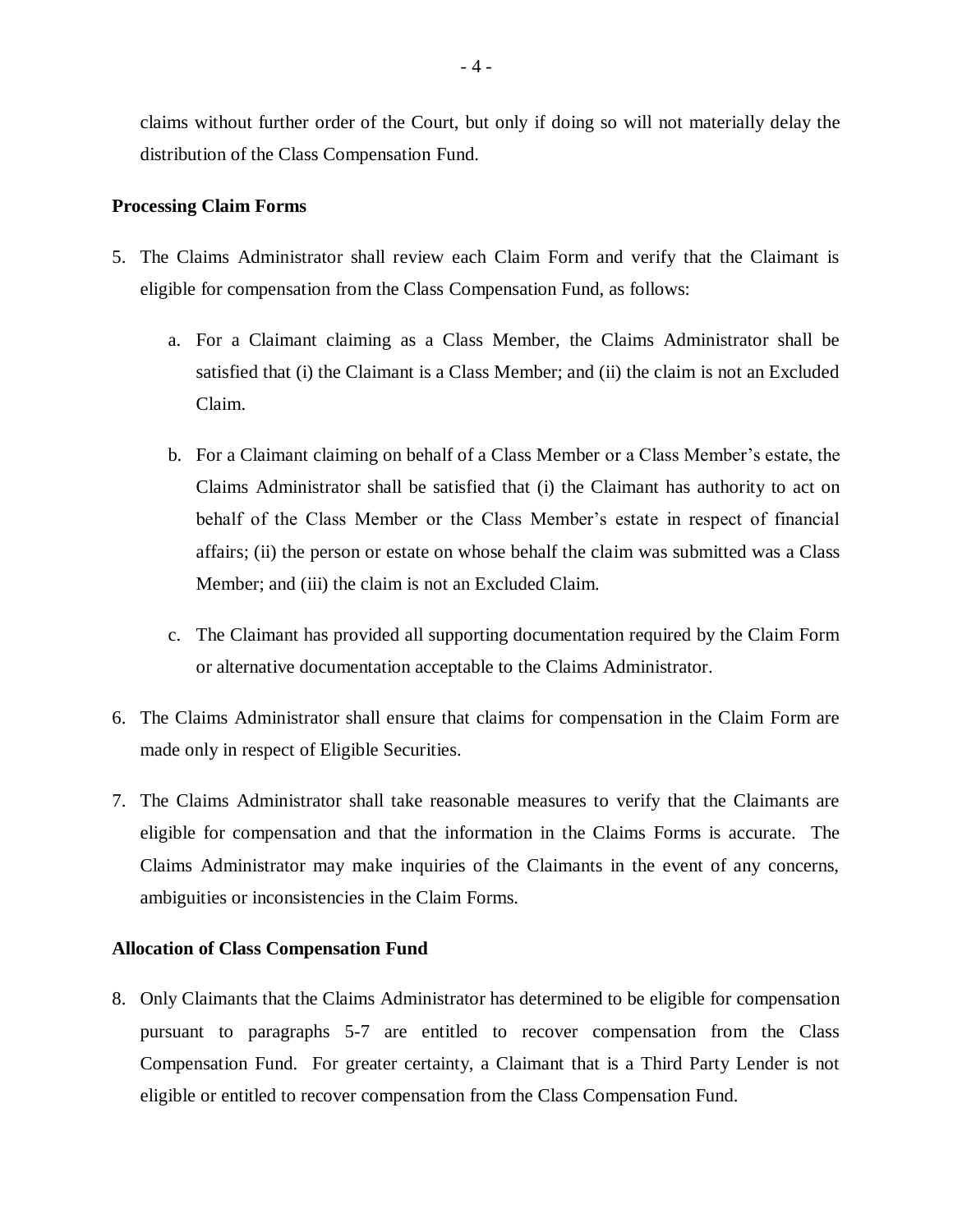- 9. Only claims in respect of Eligible Securities are entitled to receive compensation from the Class Compensation Fund.
- 10. The Class Compensation Fund shall be apportioned as follows:
	- a. 64.621% of the aggregate amount available for distribution in the Class Compensation Fund shall be allocated to Note Claims and shall be distributed to the eligible Claimants in accordance with the terms set out herein (the "Note Fund"); and
	- b. 35.379% of the aggregate amount available for distribution in the Class Compensation Fund shall be allocated to Share Claims and shall be distributed to the eligible Claimants in accordance with the terms set out herein (the "Share Fund").

(Each of the Share Fund and Note Fund are referred to as a "Securities Fund").

- 11. As soon as possible after (i) all timely Claim Forms have been processed (or those otherwisevalid late Claim Forms that the Claims Administrator has exercised its discretion to permit); (ii) the time to request a reconsideration for disallowed claims under paragraph 28-29 has expired; and (iii) all administrative reviews under paragraphs 30-31 have concluded, the Claims Administrator shall determine the Recognized Loss for Share Claims and Note Claims of each eligible Claimant as follows, subject to the Additional Rules set out at paragraphs 15-21:
	- a. Purchase/acquisition and sale amounts in currencies other than Canadian dollars will be converted to equivalent Canadian dollar amounts using the publicly available currency exchange rate at the close of business on March 31, 2014.
	- b. The ACB for Shares and/or Notes purchased/acquired is determined using LIFO;
	- c. The Recognized Loss per Share for Share Claims is calculated as follows, with reference to the Share Inflation as set out in Table A at paragraph 12: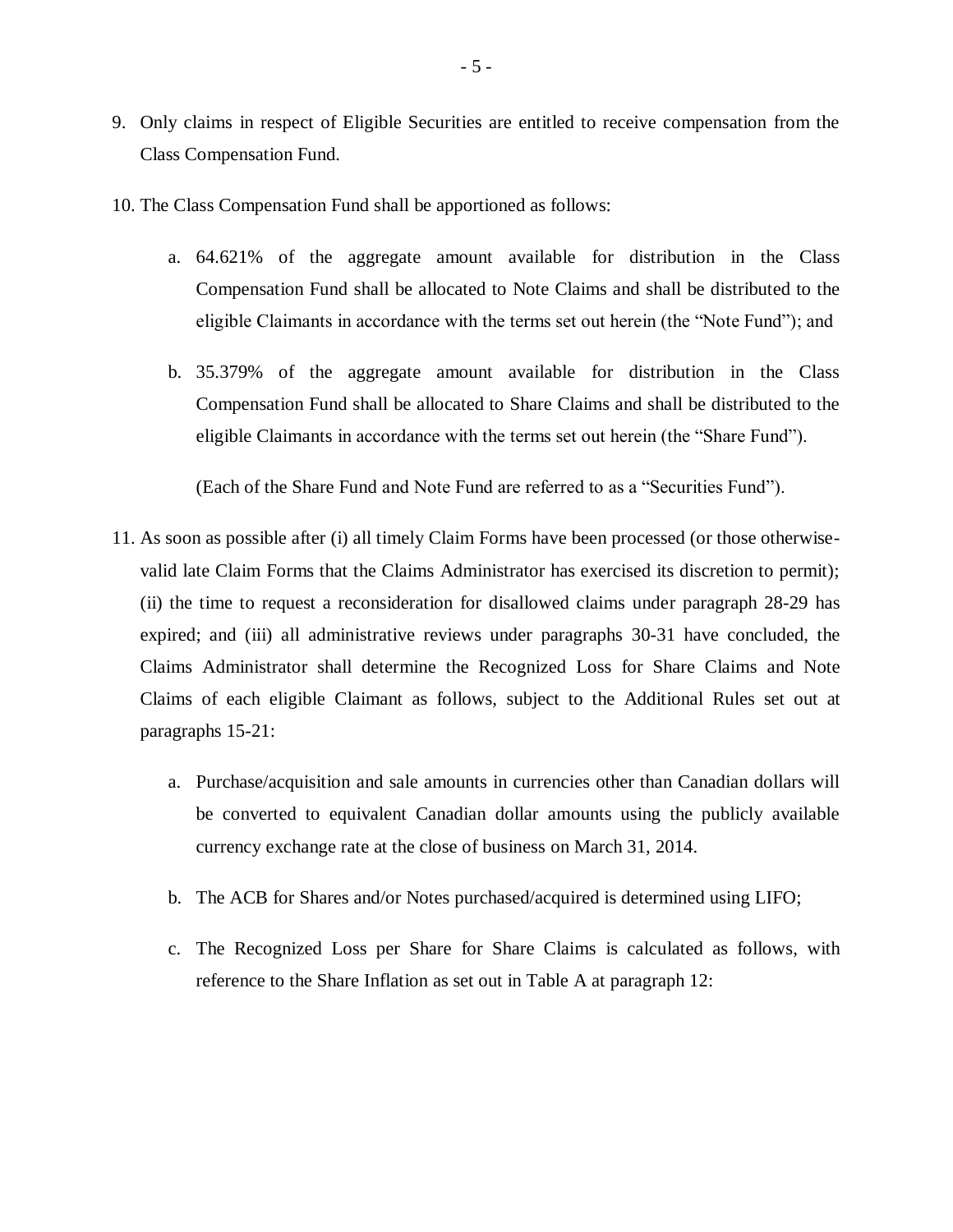| <b>Time of Sale or Disposition</b><br>of Shares acquired during<br>the Class Period | <b>Recognized Loss</b>                                                                                 |
|-------------------------------------------------------------------------------------|--------------------------------------------------------------------------------------------------------|
| November 24, 2010 to February 13,<br>2014                                           | The lesser of :                                                                                        |
|                                                                                     | (the applicable purchase/acquisition date Share Inflation) - (applicable sale<br>date Share Inflation) |
|                                                                                     | and                                                                                                    |
|                                                                                     | (ACB – Sale Price)                                                                                     |
| February 14 to April 11, 2014                                                       | The lesser of:                                                                                         |
|                                                                                     | the applicable purchase/acquisition date Share Inflation                                               |
|                                                                                     | and                                                                                                    |
|                                                                                     | (ACB – Sale Price)                                                                                     |
| After close of trading on April 11,<br>2014 or still held                           | The lesser of:                                                                                         |
|                                                                                     | the applicable purchase/acquisition date Share Inflation                                               |
|                                                                                     | and                                                                                                    |
|                                                                                     | $(ACB-CAD$0.32)$                                                                                       |
|                                                                                     |                                                                                                        |

d. The Recognized Loss per face amount of Notes for Note Claims is calculated as set out below. Notwithstanding anything in this paragraph, however, the Recognized Loss for Notes that were acquired and disposed of during the same Note Inflation Period in Table B will be \$0.00 for those Notes.

| <b>Time of Sale or Disposition</b><br>of Notes | <b>Recognized Loss</b>                                                                 |
|------------------------------------------------|----------------------------------------------------------------------------------------|
| On or prior to February 13, 2014               | $(ACB - Sale Price)$                                                                   |
| After February 13, 2014 or still held          | For Notes acquired between September 20, 2013 and February 13,<br>2014, the lesser of: |
|                                                | $(ACB - Sale Price) \times 0.40$                                                       |
|                                                | and                                                                                    |
|                                                | $(ACB - $211.25) \times 0.40$                                                          |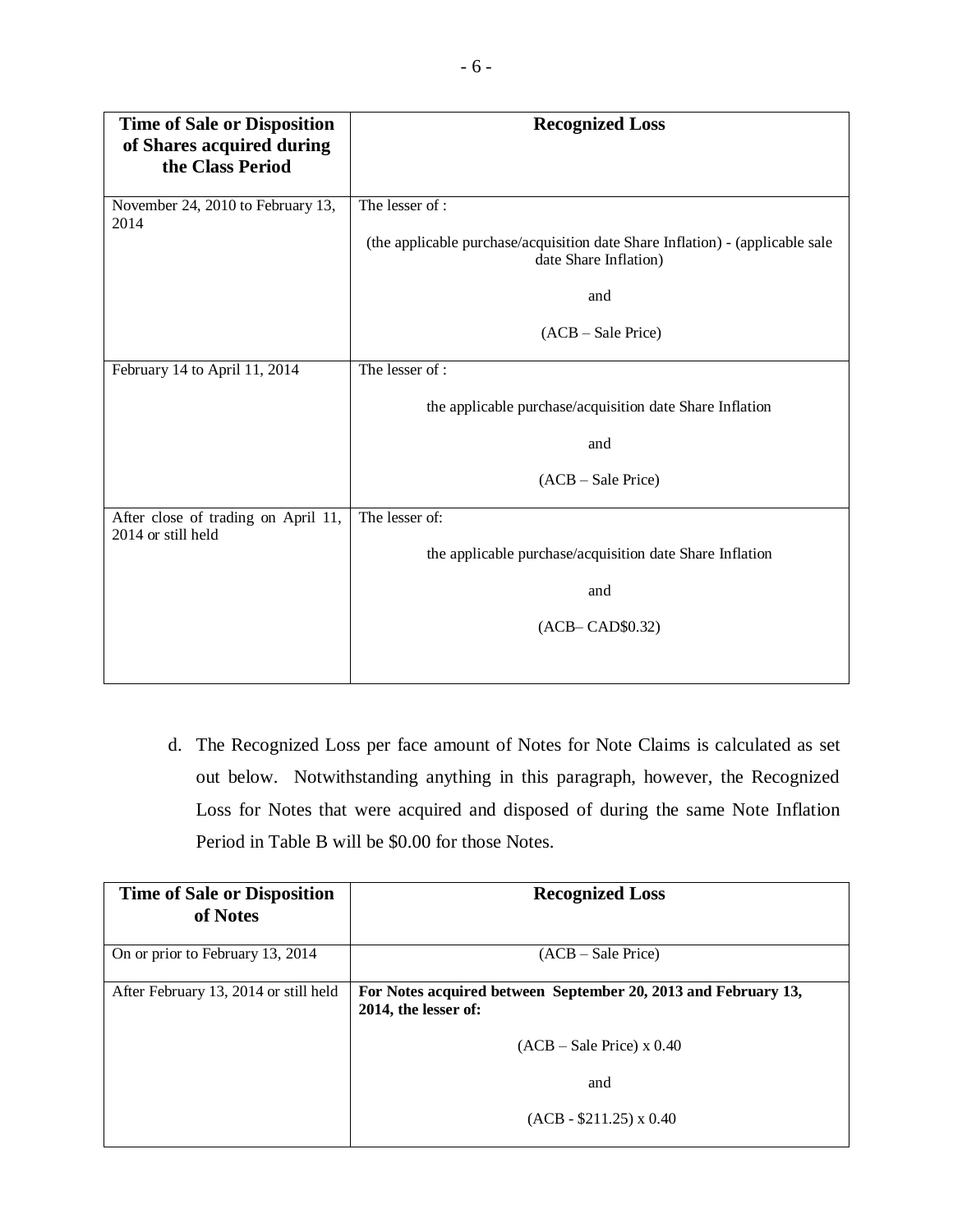| For Notes acquired before September 20, 2013: |
|-----------------------------------------------|
| $(ACB - $484.50)$ plus the lesser of:         |
| $($484.50 - Sale Price) \times 0.40$          |
| and                                           |
| $(\$484.50 - \$211.25) \times 0.40$           |

12. The applicable Share Inflation rates are as follows:

| <b>TABLE A - SHARE INFLATION</b>               |                                       |  |  |
|------------------------------------------------|---------------------------------------|--|--|
| <b>Purchase/Acquisition or Sale Date Range</b> | <b>Artificial Inflation Per Share</b> |  |  |
| November 24, 2010 – August 31, 2011            | CAD\$0.25                             |  |  |
| September 1, 2011 – January 23, 2012           | CAD\$0.39                             |  |  |
| January 24, 2012 – December 9, 2012            | CAD\$1.30                             |  |  |
| December 10, 2012 – September 19, 2013         | CAD\$0.39                             |  |  |
| September 20, 2013 – February 13, 2014         | CAD\$0.14                             |  |  |
| After February 13, 2014                        | CAD\$0.00                             |  |  |

The applicable Note Inflation Periods are as follows:

| <b>TABLE B – NOTE INFLATION PERIODS</b> |                                        |
|-----------------------------------------|----------------------------------------|
| Inflation Period 1                      | January 24, 2012 – December 9, 2012    |
| <b>Inflation Period 2</b>               | December 10, 2012 – September 19, 2013 |
| Inflation Period 3                      | September 20, 2013 – February 13, 2014 |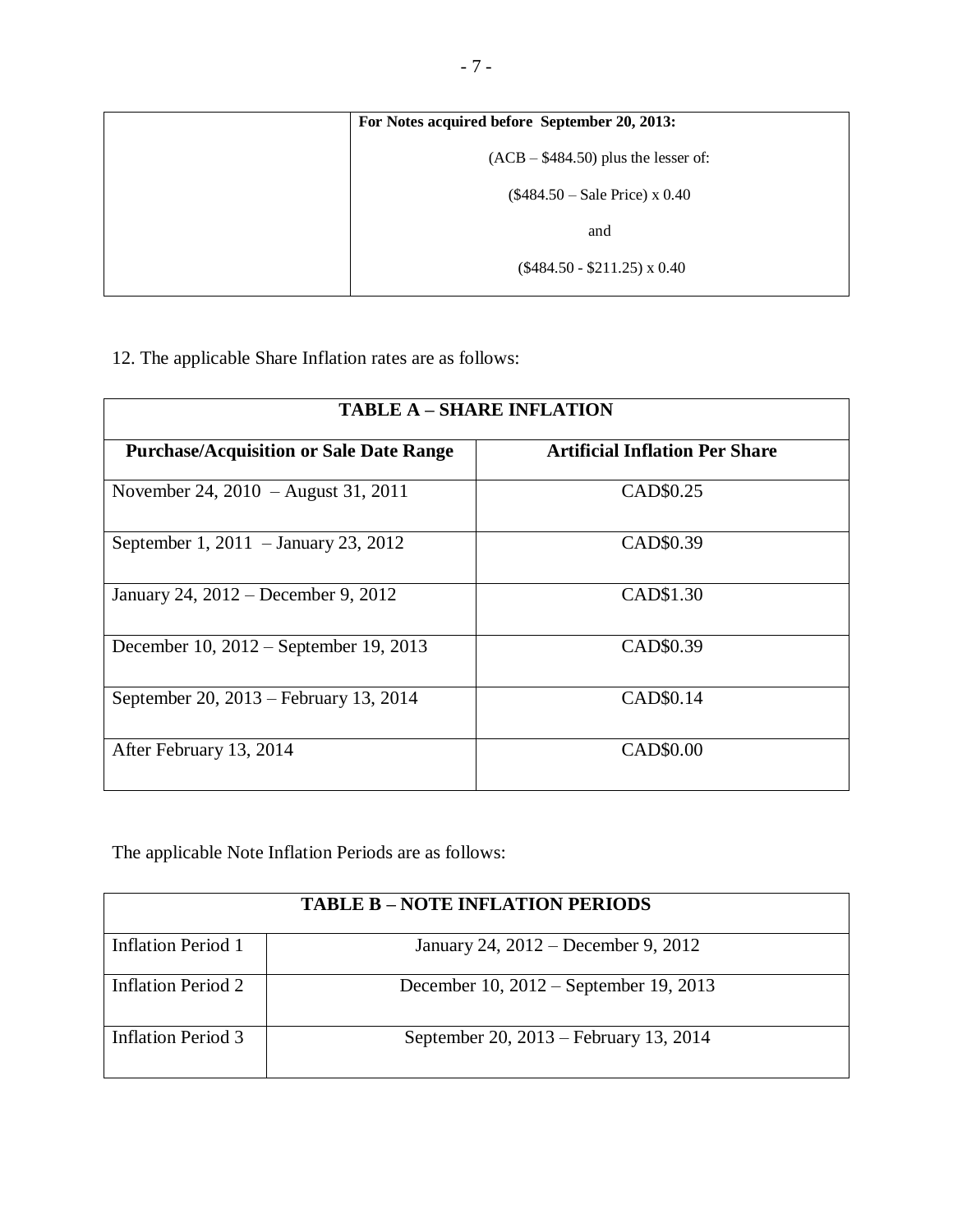- 13. As soon as is practicable thereafter, the Claims Administrator shall
	- a. allocate the Note Fund on a *pro-rata* basis to eligible Claimants based upon each Claimants' Recognized Loss in relation to Notes; and
	- b. allocate the Share Fund on a *pro-rata* basis to eligible Claimants based upon each Claimant's Recognized Loss in relation to Shares.
- 14. The Claims Administrator shall make payments to the eligible Claimants based on the allocation under paragraph 13, subject to the Additional Rules in the following section.

## **Additional Rules**

- 15. The Claims Administrator shall not make payments to Claimants whose *pro rata* entitlement under this Plan of Allocation is less than CAD\$10.00. Such amounts shall instead be allocated *pro rata* to other eligible Claimants in accordance with the procedure set out in paragraphs 22-23.
- 16. The Recognized Loss for any particular disposition of Eligible Securities shall be no less than zero (CAD\$0.00); however, to the extent an eligible Claimant had an aggregate gain from his, her or its transactions in Eligible Securities, the value of his, her or its total Recognized Loss will be zero (CAD\$0.00).
- 17. To the extent that an eligible Claimant suffered an overall loss on transactions in Eligible Securities, but the loss was less than the Recognized Loss calculated above, then the Recognized Loss shall be limited to the amount of the actual loss. The proceeds of any put option sales shall be offset against any losses from Shares or Notes that were purchased as a result of the exercise of the put option.
- 18. There shall be no Recognized Loss on (a) short sales of Cash Store securities during the Class Period or (b) purchases/acquisitions during the Class Period that were used to cover short sales; however, any and all aggregate gains resulting from any short sales shall be offset against Recognized Losses on other transactions by the Claimant.
- 19. The receipt or grant by gift, devise or inheritance of Shares or Notes during the Class Period shall not be deemed to be a purchase or acquisition of Shares or Notes for the calculation of a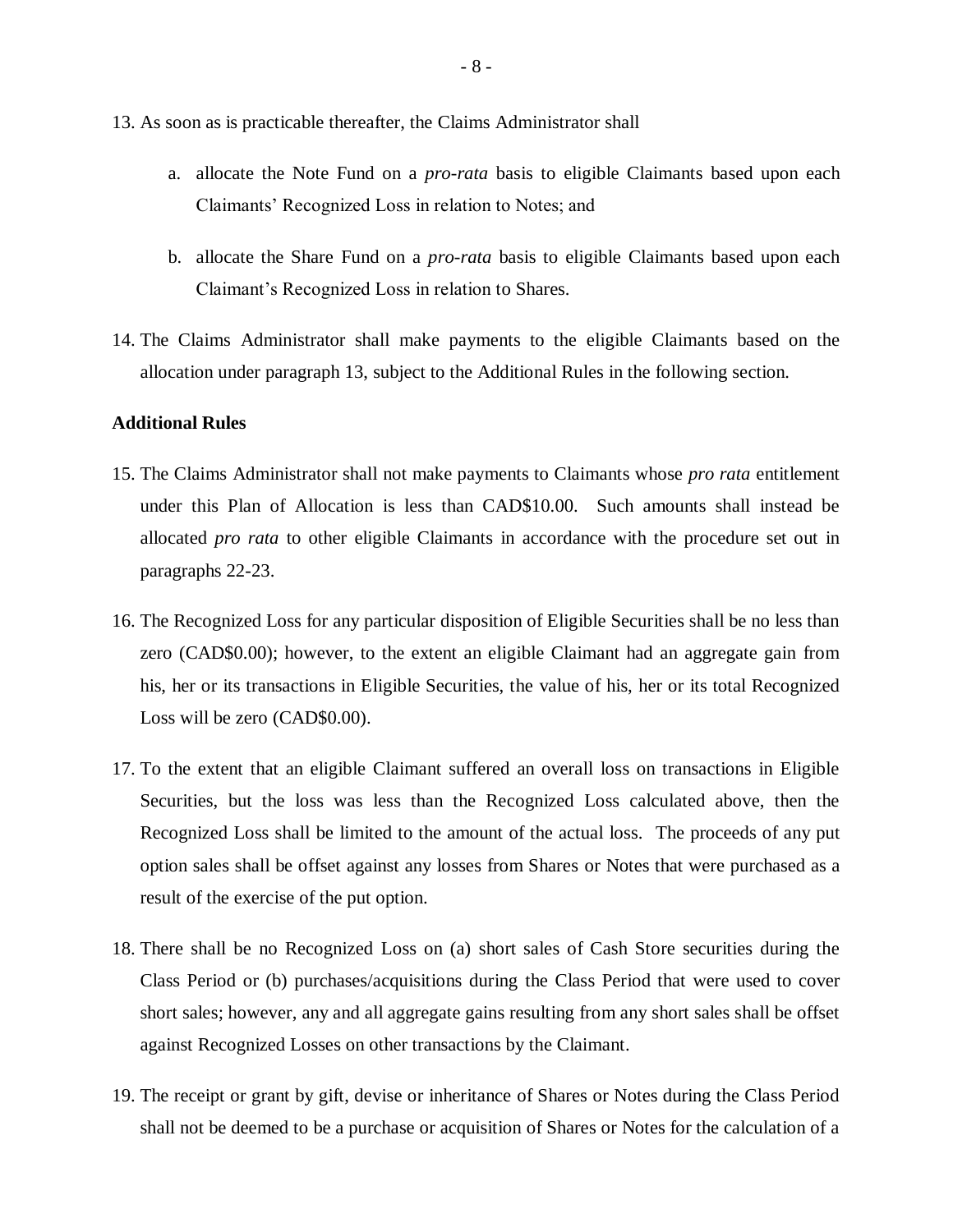Claimant's Recognized Loss if the person from which the Shares or Notes were acquired did not themselves acquire the Shares or Notes during the Class Period, nor shall it be deemed an assignment of any claim relating to the purchase or acquisition of such Shares or Notes unless specifically provided in the instrument or gift or assignment.

- 20. Shares or Notes transferred between accounts belonging to the same Claimant during the Class Period shall not be deemed to be Eligible Securities for the purpose of calculating Recognized Loss unless those Shares or Notes were initially purchased by the Claimant during the Class Period. The ACB for such securities shall be calculated based on the price initially paid for the Eligible Securities.
- 21. The Claims Administrator shall make payment to an eligible Claimant by either bank transfer or by cheque to the Claimant at the address provided by the Claimant or the last known postal address for the Claimant. If, for any reason, a Claimant does not cash a cheque within six months after the date on which the cheque was sent to the Claimant, the Claimant shall forfeit the right to compensation and the funds shall be distributed in accordance with paragraphs 22-23.

## **Remaining Amounts**

22. If any funds remain in the Class Compensation Fund by reason of uncashed distributions or otherwise, then after the Claims Administrator has made reasonable and diligent efforts to have eligible Claimants cash their distributions, any balance remaining in the Class Compensation Fund six (6) months after the initial distribution of such funds shall be redistributed to Claimants who have cashed their initial distributions and would receive at least \$10.00 on such additional redistribution in a manner consistent with this Plan of Allocation. Such payment will be made, first, to eligible Claimants within the same Securities Fund in which there is a balance remaining. After such time that all eligible Claimants in a particular Securities Fund have received distributions amounting to their Recognized Loss, then any remaining balance allocated to that Securities Fund shall be distributed to eligible Claimants in the other Securities Fund in a manner consistent with this Plan of Allocation.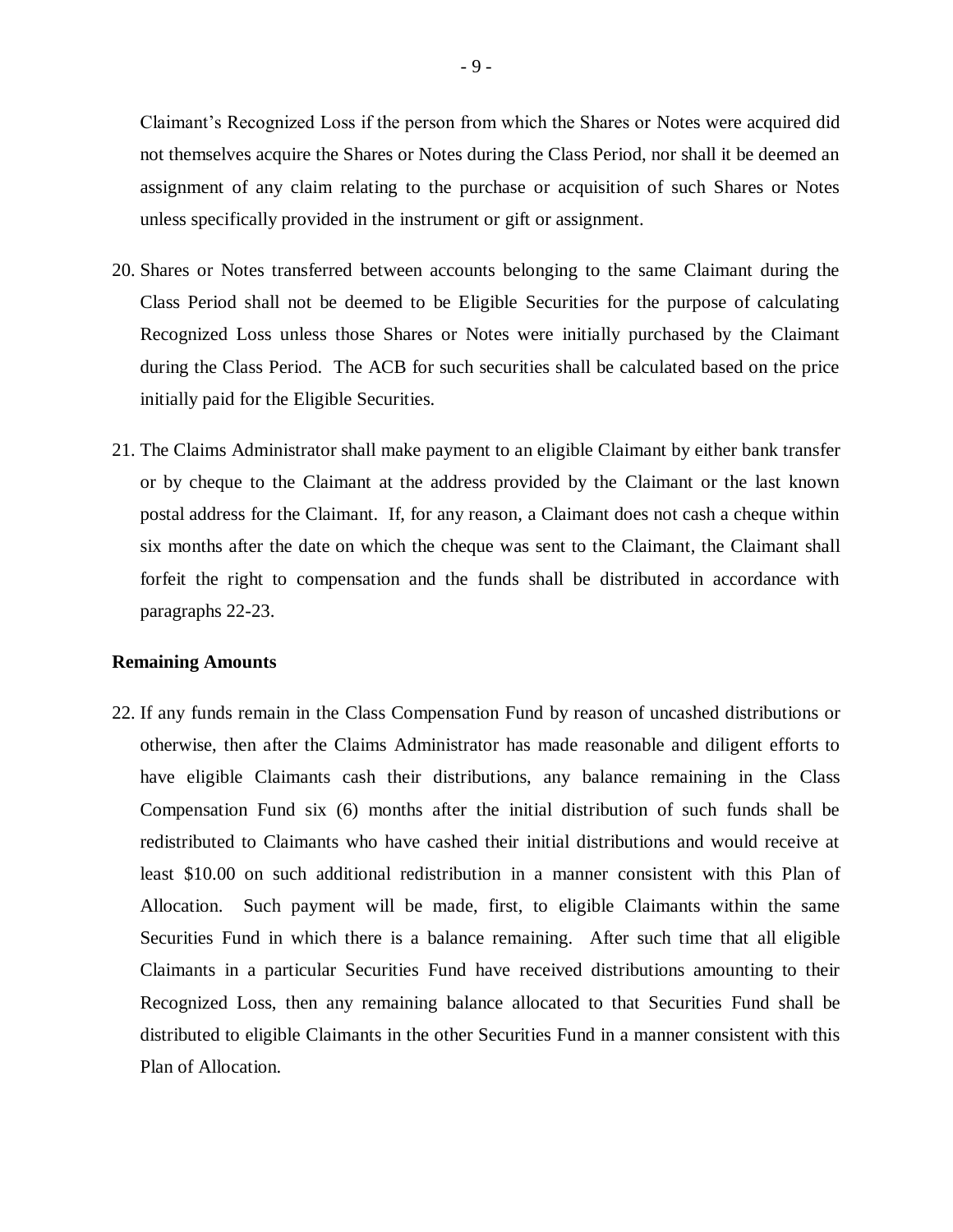23. Class Counsel shall, if feasible, continue to reallocate any further balance remaining in the Class Compensation Fund after the redistribution is completed among eligible Claimants in the same manner and time frame as provided for above. In the event that Class Counsel determine that further redistribution of any balance remaining (following the initial distribution and redistribution) is no longer feasible, thereafter, Class Counsel shall donate the remaining funds, if any, to a non-sectarian charitable organization(s) certified under the United States Internal Revenue Code  $\S$  501(c)(3) or Canadian charity or other non-profit group to be designated by Class Counsel and approved by the Courts.

#### **Completion of Claim Form**

24. If a living Class Member is unable to complete the Claim Form then it may be completed by the Class Member's personal representative or a member of the Class Member's family.

### **Irregular Claims**

- 25. The claims process is intended to be expeditious, cost effective and "user friendly" and to minimize the burden on claimants. The Claims Administrator shall, in the absence of reasonable grounds to the contrary, assume the class member to be acting honestly and in good faith.
- 26. Where a Claim Form contains minor omissions or errors, the Claims Administrator shall correct such omissions or errors if the information necessary to correct the error or omission is readily available to the Claims Administrator.
- 27. The claims process is also intended to prevent fraud and abuse. If, after reviewing any Claim Form, the Claims Administrator believes that the claim contains unintentional errors which would materially exaggerate the Recognized Loss to be awarded to the claimant, then the Claims Administrator may disallow the claim in its entirety or make such adjustments so that an appropriate Recognized Loss is awarded to the claimant. If the Claims Administrator believes that the claim is fraudulent or contains intentional errors which would materially exaggerate the Recognized Loss to be awarded to the claimant, then the Claims Administrator shall disallow the claim in its entirety.